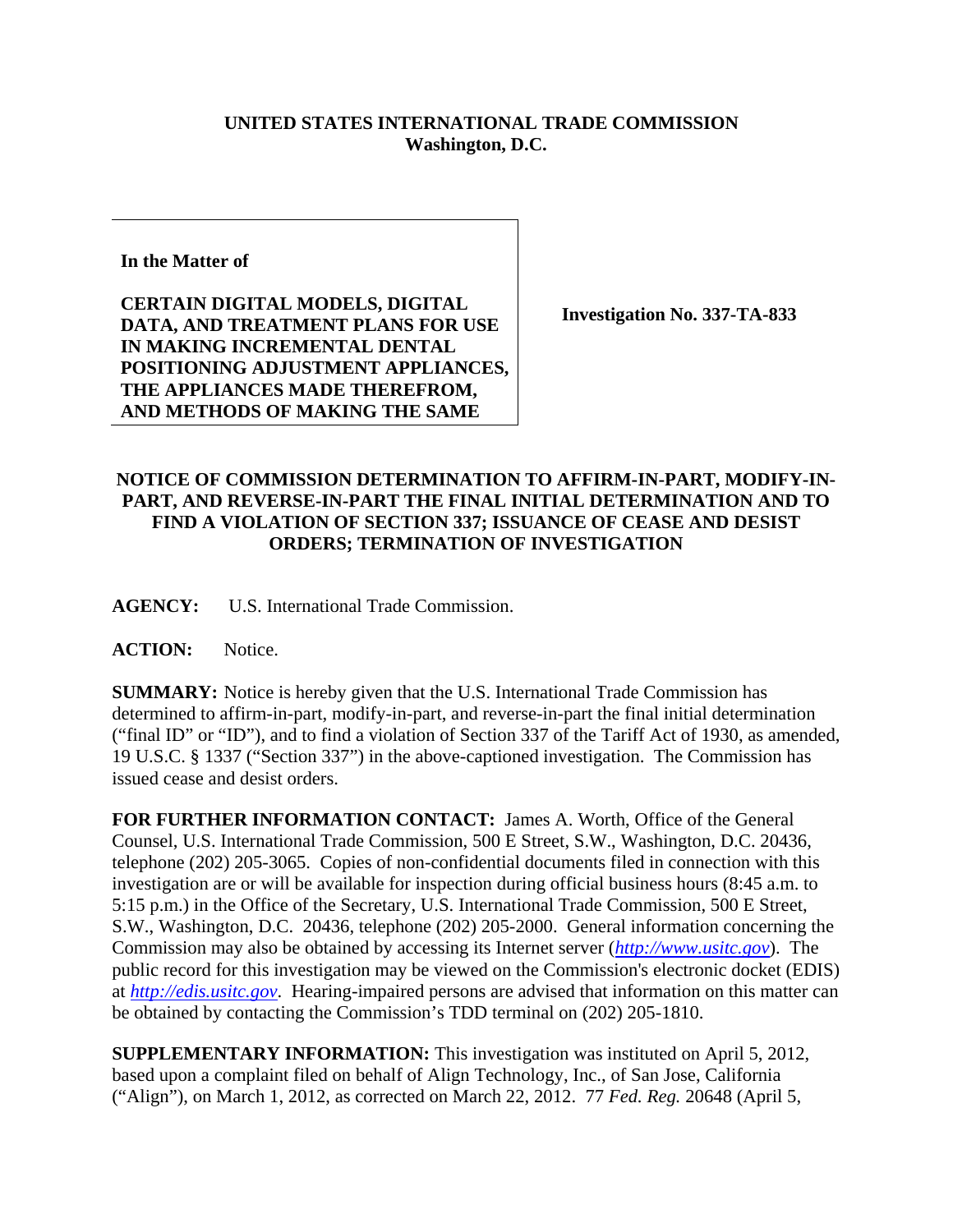2012). The complaint alleged violations of Section 337 in the sale for importation, importation, or sale within the United States after importation of certain digital models, digital data, and treatment plans for use in making incremental dental positioning adjustment appliances, the appliances made therefrom, and methods of making the same by reason of infringement of certain claims of U.S. Patent No. 6,217,325 ("the '325 patent"); U.S. Patent No. 6,471,511 ("the '511 patent"); U.S. Patent No. 6,626,666 ("the '666 patent"); U.S. Patent No. 6,705,863 ("the '863 patent"); U.S. Patent No. 6,722,880 ("the '880 patent"); U.S. Patent No. 7,134,874 ("the '874 patent"); and U.S. Patent No. 8,070,487 (the '487 patent"). The notice of institution named as respondents ClearCorrect Pakistan (Private), Ltd. of Lahore, Pakistan ("CCPK") and ClearCorrect Operating, LLC of Houston, Texas ("CCUS") (collectively, "the Respondents").

On May 6, 2013, the presiding administrative law judge ("ALJ") issued the final ID, finding a violation of Section 337 with respect to the '325 patent, the '880 patent, the '487 patent, the '511 patent, '863 patent, and the '874 patent. He found no violation as to the '666 patent. The ALJ recommended the issuance of cease and desist orders directed to the Respondents.

On May 20, 2013, each of the parties filed a petition for review. On May 28, 2013, each of the parties filed a response thereto.

On June 5, 2013, Align filed a statement on the public interest. On June 13, 2013, the Respondents filed a statement on the public interest.

On June 16, 2013, the Commission issued notice of its determination to extend the deadline for determining whether to review the final ID to July 25, 2013.

On July 25, 2013, the Commission issued notice of its determination to review the final ID in its entirety and to solicit briefing on the issues on review and on remedy, the public interest, and bonding. 78 *Fed. Reg.* 46611 (August 1, 2013). On August 8, 2013, each of the parties filed written submissions. On August 15, 2013, each filed reply submissions.

On September 24, 2013, the Commission issued notice of its determination to extend the target date to November 1, 2013.

On November 18, 2013, the Commission issued notice of its determination to extend the target date to January 17, 2014.

On January 17, 2014, the Commission determined to extend the target date for completion of the above-captioned investigation to March 21, 2014, and to solicit additional briefing from the parties and the public.

On March 21, 2014, the Commission issued notice of its determination to extend the target date for completion of the investigation to April 3, 2014.